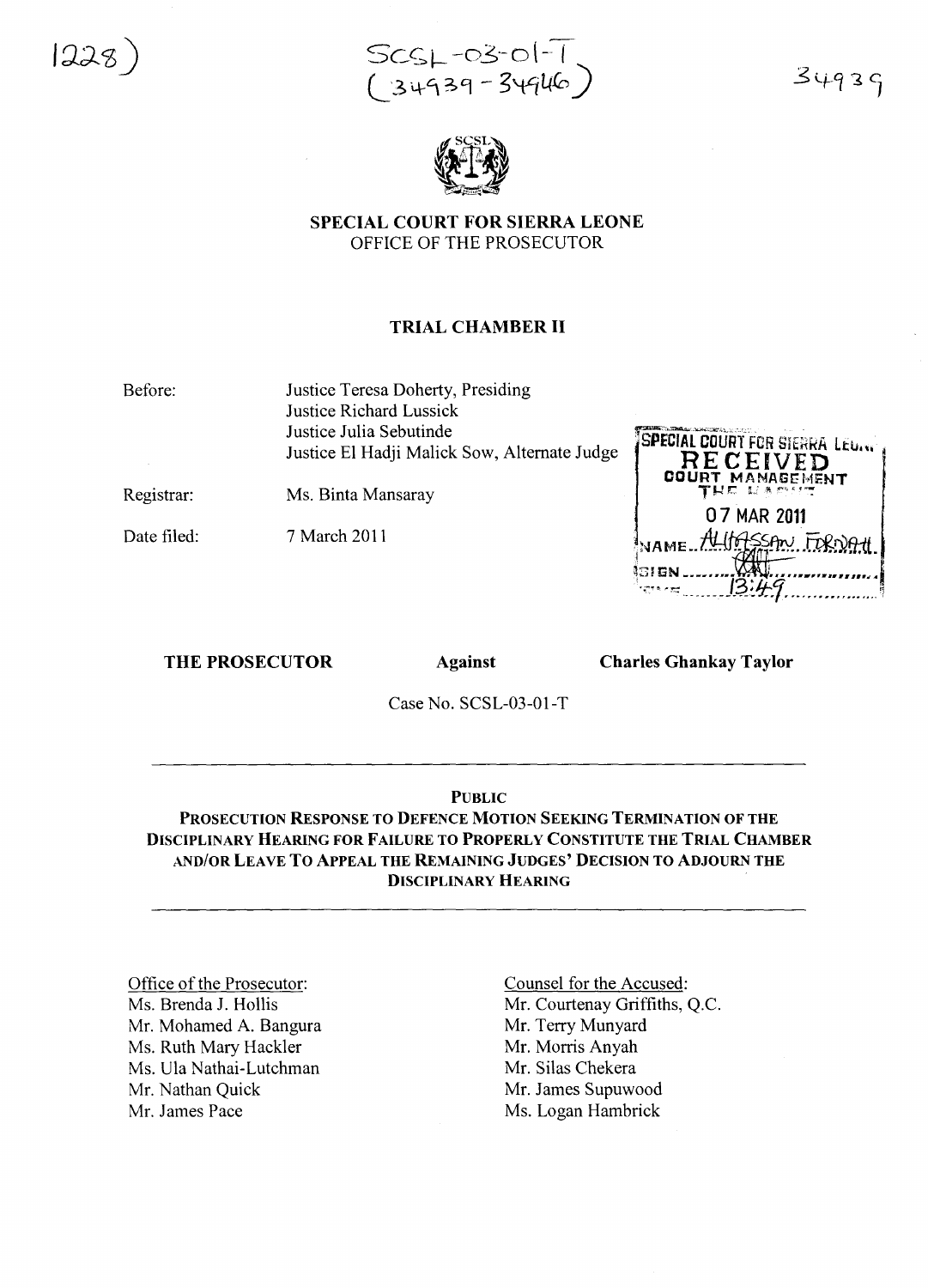# I. INTRODUCTION

- 1. The hearing at issue<sup>1</sup> concerns an ancillary and collateral matter strictly between the Trial Chamber and Lead Defence Counsel. Contrary to the assertions of Mr. Robinson and Lead Defence Counsel, this ancillary matter would, and should, have no impact on the *primary proceedings,* especially at this stage of final submissions. Nor should this ancillary hearing occasion delay in the *primary proceedings.* In fact and as discussed below, the Rules, Code of Conduct and Directive on the Assignment of Counsel provide means to continue a case without delay even in the most extreme instance such as the removal or withdrawal of counsel from a case.
- 2. With this Trial Chamber's permission<sup>2</sup> and for the Chamber's consideration, to the extent it may assist in resolution of the issues raised, the Prosecution files this response to the "Defence Motion Seeking Termination of the Disciplinary Hearing for Failure to Properly Constitute the Trial Chamber and/or Leave to Appeal the Remaining Judges' Decision to Adjourn the Disciplinary Hearing." $3$
- 3. The Prosecution suggests the motion should be dismissed in its entirety. There is no doubt that this Chamber may, in its discretion, choose to terminate the hearing. However, the Motion fails to establish that the Trial Chamber is required to terminate the hearing pursuant to Rule 46. As set out below, neither Rule 46, nor Rule 73, support this Motion.<sup>4</sup>

# **II.** ApPLICABLE LAW

# *Rule* 46 *H*

4. Rule 46(H) allows a party to seek leave to appeal the *imposition of sanctions* under Rule 46(A)-(C). This mechanism is not triggered until sanctions have been imposed.

> Decisions made by a Trial Chamber under Sub-Rules (A)-(C) above may be appealed with leave from that Chamber. Where such leave is refused, the Party may apply to a bench of at least three Appeals Chamber Judges for leave.

<sup>&</sup>lt;sup>1</sup> As ordered on 9 February *(Prosecutor v. Taylor,* SCSL-03-01-T-1196, Direction to Lead Counsel to Appear before the Trial Chamber, 9 February 2011), commenced on 11 February *(Prosecutor* v. *Taylor,* SCSL-03-01-T, Trial Transcript, 11 February 2011), and continued on 25 February *(Prosecutor* v. *Taylor,* SCSL-03-01-T, Trial Transcript, 25 February 2011).

 $2^2$  Email from Mr. Simon Meisenberg to Ms. Brenda J. Hollis, dated 2 March 2011.

*<sup>3</sup> Prosecutor* v. *Taylor,* SCSL-03-01-T-1220, Defence Motion Seeking Termination of the Disciplinary Hearing for Failure to Properly Constitute the Trial Chamber and/or Leave to Appeal the Remaining Judges' Decision to Adjourn the Disciplinary Hearing ("Motion"), 28 February 2011.

*<sup>4</sup> Prosecutor* v. *Taylor,* SCSL-03-01-T, Trial Transcript, 25 February 2011, p. 49318.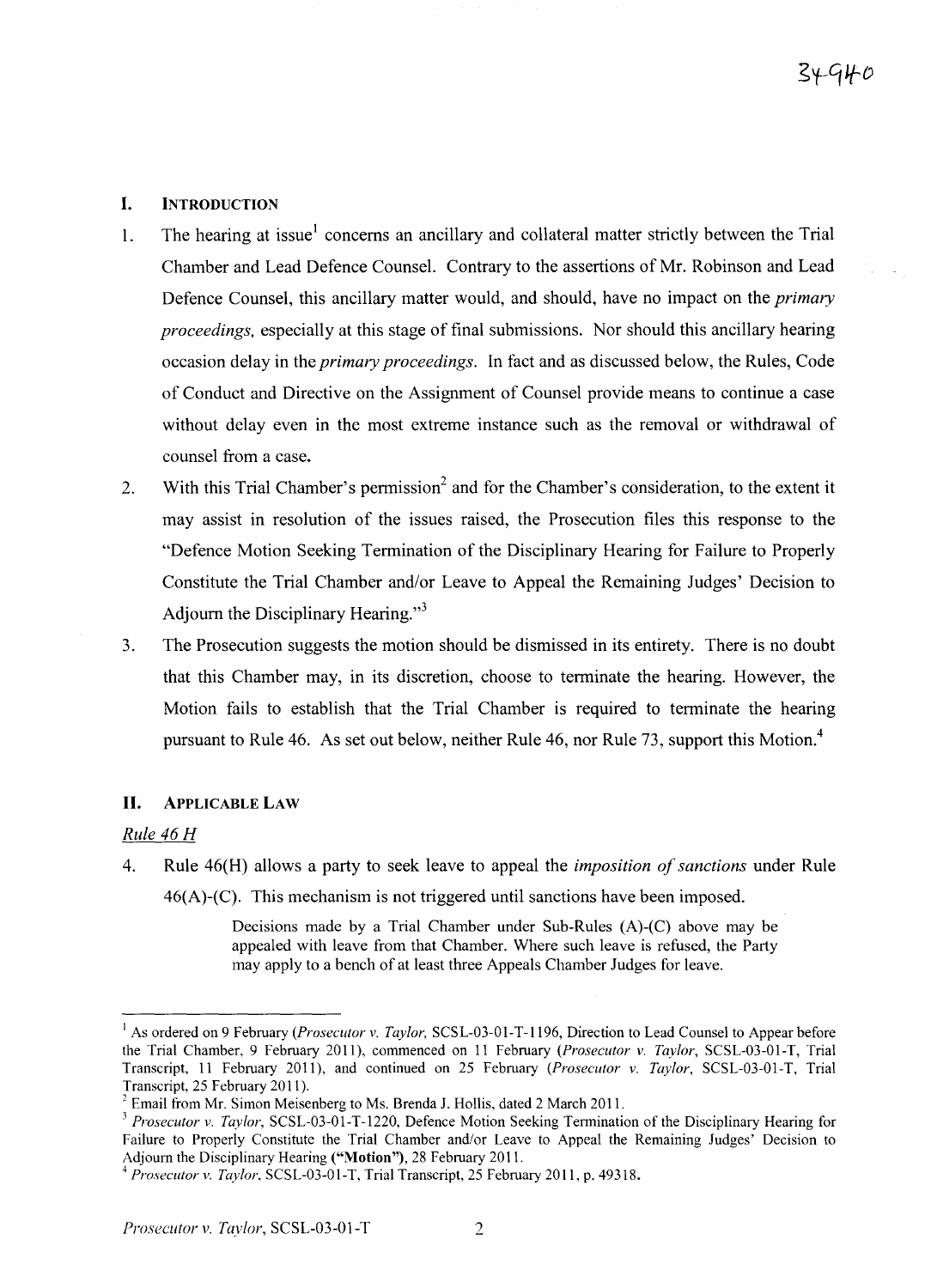## *Rule 73(A) and* (B)

5. Rule 73 applies only to motions.

(A) Subject to Rule 72, either party may move before the Designated Judge or a Trial Chamber for appropriate ruling or relief after the initial appearance of the accused. The Designated Judge or Trial Chamber, or a Judge designated by the Trial Chamber from among its members, shall rule on such motions based solely on the written submissions of the parties, unless it is decided to hear the parties in open court.

(B) Decisions rendered on such motions are without interlocutory appeal. However, in exceptional circumstances and to avoid irreparable prejudice to a party, the Trial Chamber may give leave to appeal. Such leave should be sought within 3 days of the decision and shall not operate as a stay of proceedings unless the Trial Chamber so orders.

## *Rule 16(A)* & (B)

6. Rule 16 concerns the absence and/or resignation of Judges. Rule  $16(A)$  applies to the short-

term inability of a judge to sit in a proceeding.

If a Judge is unable to continue sitting in a proceedings, trial or appeal which has partly been heard for a short duration and the remaining Judges are satisfied that it is in the interests of justice to do so, those remaining Judges may order that the proceeding, trial or appeal continue in the absence of that Judge for a period of not more than five working days.

7. Rule 16(B) applies to the long-term inability of a judge to sit in a proceeding.

If a Judge is, for any reason, unable to continue sitting in a proceedings, trial or appeal which has partly been heard for a period which is or is likely to be longer than five days, the President may designate an alternate Judge as provided in Article  $12(4)$  of the Statute.

- i) If an alternate Judge is not available as provided in Article 12(4) of the Statute, and the remaining Judges are satisfied that it would not affect the decision either way, the remaining Judges may continue in the absence of that Judge.
- ii) Where a trial or appeal chamber proceeds in the absence of one Judge, in the event that the decision is split evenly a new proceeding, trial or appeal shall be ordered,

# *Rule 16bis(D)*

8. Rule *l6bis* sets out the role and duties of Alternate Judges. Rule *16bis(D)* specifies that the Presiding Judge, in consultation with the other Judges, may deem it necessary for the Alternate Judge to perform functions other than those specified.

> The alternate Judge may perform such other functions within the Trial Chamber or Appeals Chamber as the Presiding Judge in consultation with the other judges of the Chamber may deem necessary.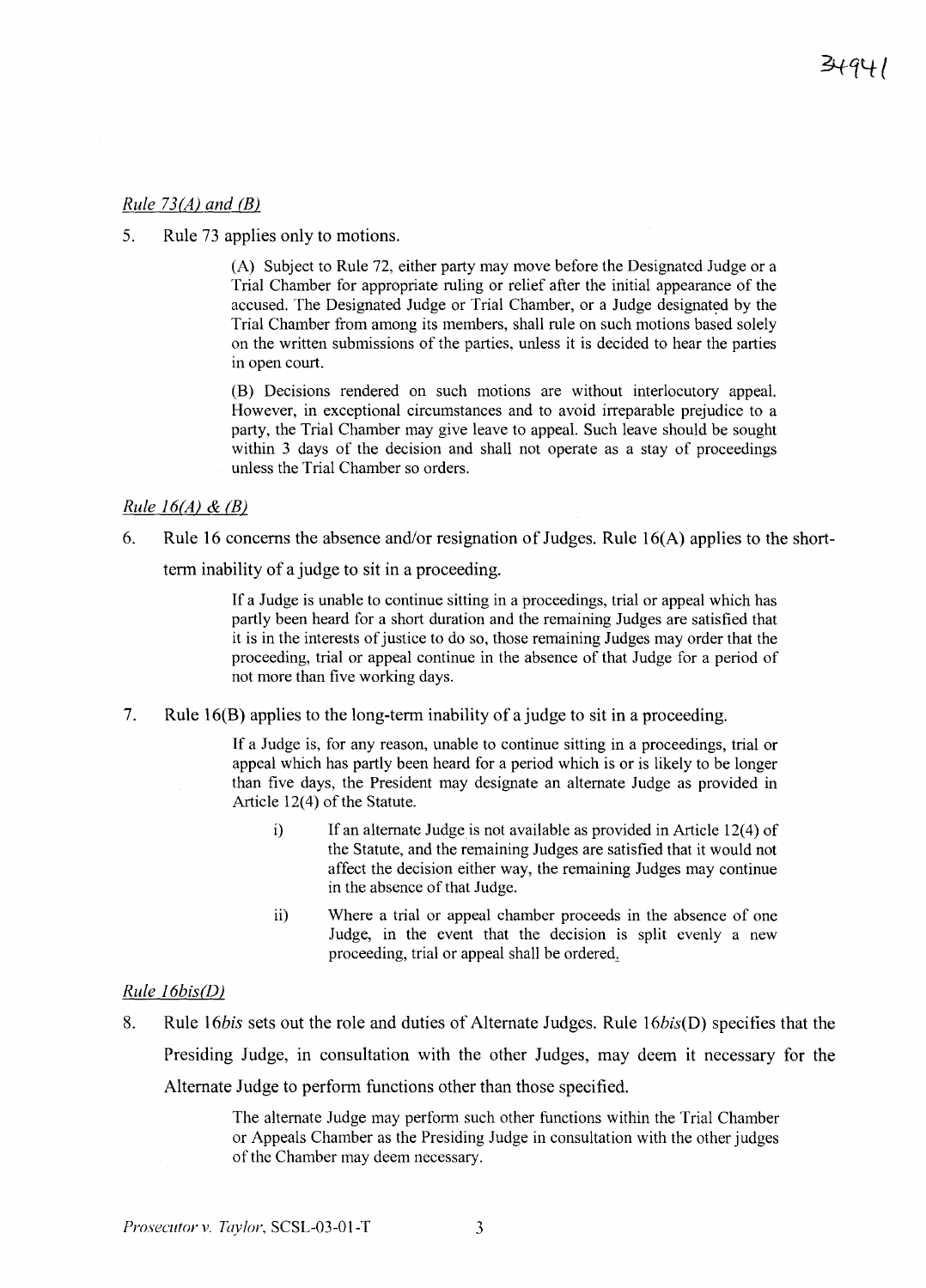## **III.** SUBMISSIONS

## *Rule 46*

- 9. Rule 46 provides a vehicle by which a Trial Chamber can expeditiously and efficiently address potential misconduct by counsel, and thereby exercise its inherent power to control the proceedings. Such inherent power is demonstrated by the wide discretion the Trial Chamber is given in the imposition of Rule 46 sanctions. In fact, Rule 46 grants no right to representation, a hearing, or even due process before warnings or sanctions are imposed.<sup>5</sup> Sanctions could, and indeed often are, summarily and immediately applied against offending counsel.
- 10. Moreover, considering its underlying purpose, Rule 46 is necessarily a self-contained rule with a limited and clearly stated basis upon which leave to appeal may be requested: the imposition of sanctions against counsel under Rule  $46(A)$ -(C).<sup>6</sup> In this case, no sanctions have yet been imposed so there is no basis under this Rule to request leave to appeal.<sup>7</sup> In its discretion to determine when and how it will decide whether to impose sanctions under Rule 46, the majority of the Chamber chose to grant a hearing, give Lead Defence Counsel time to consult outside counsel, and perhaps even allowed outside counsel rights of audience. Such discretionary decisions do not expand this hearing beyond the scope of Rule 46.

# *Rule 73*

11. Rule 73 also provides no basis for the Defence pleading. That Rule allows a party to seek leave to appeal a decision on a *motion*.<sup>8</sup> Granting leave to appeal would therefore be contrary to the plain language of Rule 73. Moreover, Rule 73(B) was intended to limit applications for appeal on matters relating to the *primary proceedings.* As the Defence

*<sup>5</sup> Prosecutor v. Muvunyi,* ICTR-00-55A-PT, Decision on the Prosecutor's Motion for Reconsideration of the Trial Chamber's Order to Comply with the Scheduling Order, 17 June 2009, para. 21 (determining that submissions are not required before a decision under Rule 46 "so long as one of the enumerated criteria" is met).  $6$  Rule 46(H).

<sup>&</sup>lt;sup>7</sup>The Defence acknowledges that there is no right of appeal under Rule 46 until sanctions are imposed. Motion, para. 32.

 $s$  i.e. when a party "move[s] before the Designated Judge or a Trial Chamber for appropriate ruling or relief." Rule 73 (A). In the instant scenario, the decision to adjourn was not made in resolution of any Defence request for a ruling or relief. Prosecutor v. Taylor, SCSL-03-01-T, Trial Transcript, 25 February 2011, p. 49318.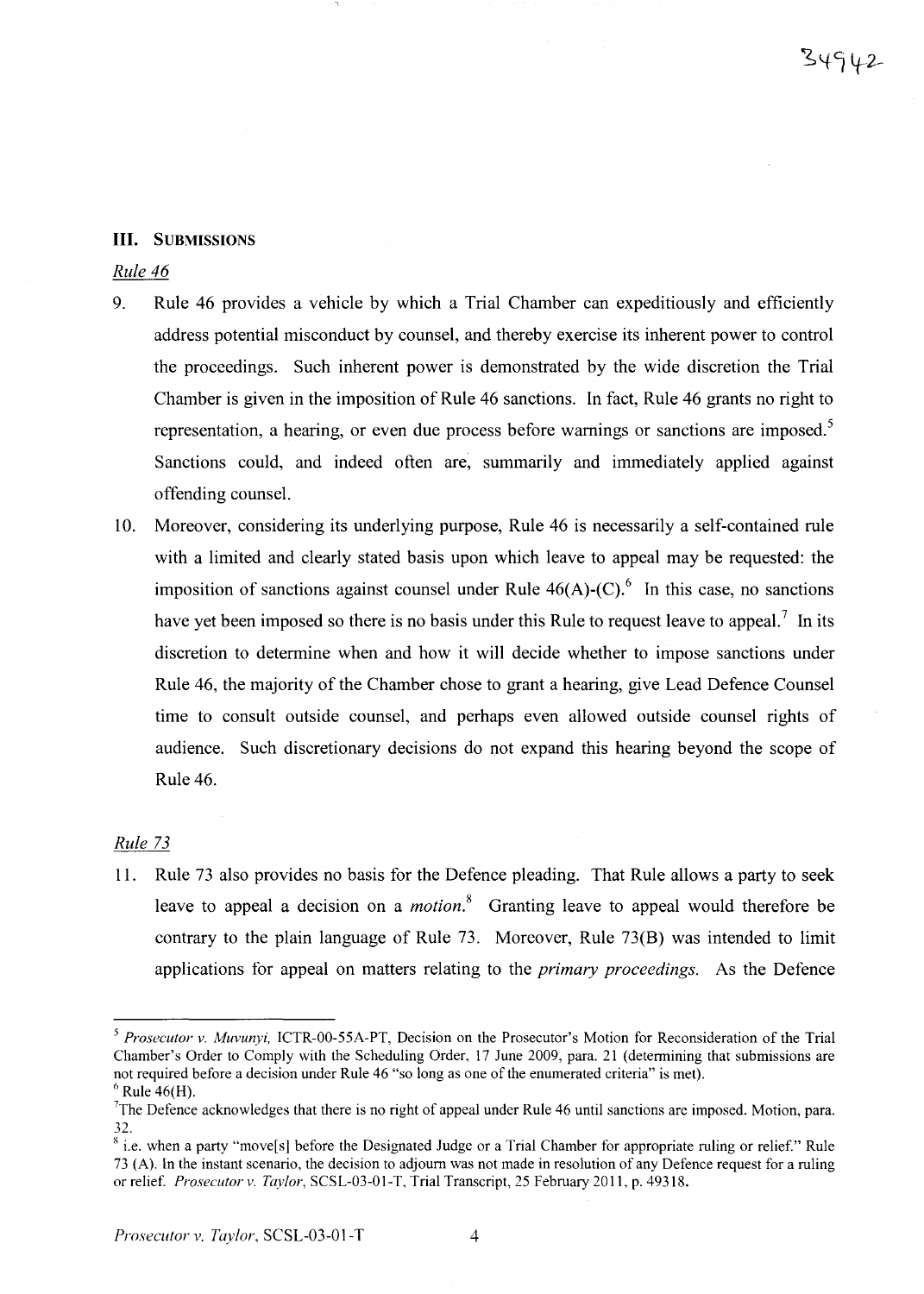correctly points out, Rule 73(B) was intended to ensure "that *criminal trials* [are not] heavily encumbered and consequently unduly delayed by interlocutory appeals."<sup>9</sup> Accordingly, there is no basis for the Motion under Rule 73. In any event, Defence submissions in relation to Rule 73 are baseless.

## *Rules* 16 *and 16bis*

- 12. Rules 16 and *l6bis,* concerning constitution of a Chamber and Alternate Judges, do not apply to Rule 46 hearings, unless the Chamber so determines. Even Rule 77, which concerns more serious conduct and may result in more severe penalties than Rule 46, permits this Chamber to assign a *single Judge* to hear proceedings." Therefore, the voluntary absence of one of the Judges on Trial Chamber II does not deprive the two remaining Judges of the ability to proceed on this matter.
- 13. Assuming *arguendo* that any Rule other than self-contained Rule 46 applies in the instant scenario, however, Defence submissions in relation to Rules 16 and *l6bis* are premature and misplaced. A majority of a properly constituted Trial Chamber directed Lead Defence Counsel to appear, and thereafter began Rule 46 proceedings on 11 February 2011. Justice Sebutinde then voluntarily absented herself from the partially heard proceeding which recommenced on 25 February. In light of this development, the remaining Judges chose to adjourn the proceedings, one of the options it had at the time. Moreover, assuming any rule other than Rule 46 applies here, several options remain open under Rule 16.
- 14. First, the Prosecution suggests that under Rule 16(A), the two remaining Judges, in the interests of justice, could continue this partially heard proceeding. The Prosecution suggests that voluntary absences may be considered to render a Judge unable to sit during such absence. Second, the Prosecution suggests that Rule *16bis(D)* gives discretion to the Presiding Judge to request the Alternate Judge to perform other functions in the Trial Chamber, such as participating in this ancillary hearing. In accordance with the Rule, this could be done if the Presiding Judge deemed it necessary after consulting with the other Judges of the Chamber.<sup> $11$ </sup>

<sup>&</sup>lt;sup>9</sup> Motion, para. 17.

 $^{10}$  Rule 77(D).

 $\frac{11}{2}$  Rule 16*bis(D)* (emphasis added).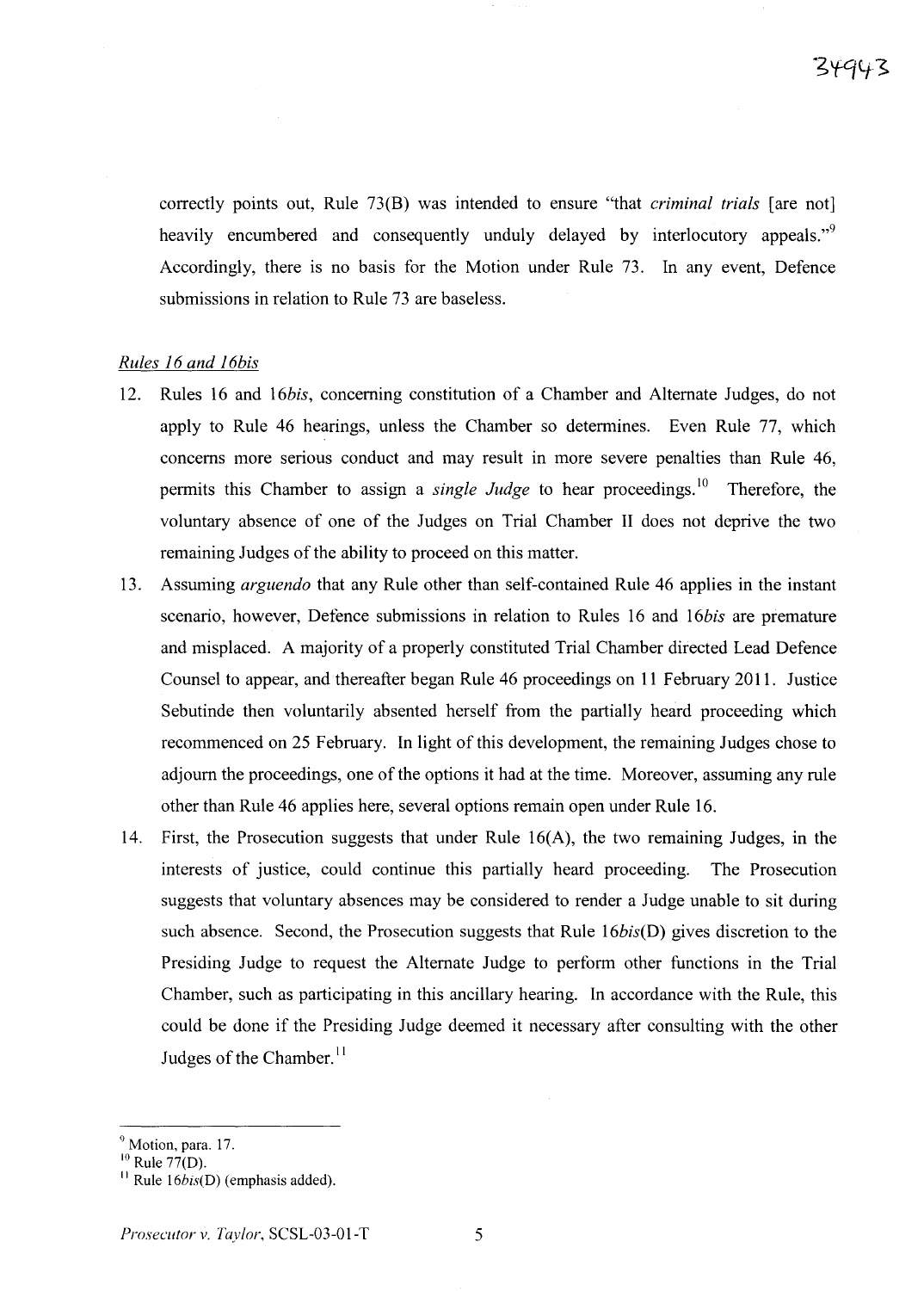- 15. Further, the Defence's reliance on Rule 16(B) is misplaced.<sup>12</sup> Rule 16(B) is only relevant when a judge is absent for more than five days. There is no basis to conclude that the instant hearing will take more than five days. In fact, Rule 46 matters are typically concluded immediately, or in a very short time, as they are meant to facilitate expeditious resolution of the conduct at hand and are not guided by the requirements of Rule  $77<sup>13</sup>$ . The Prosecution notes, however, that even under Rule 77 a Chamber may "summarily deal" with misconduct at its discretion.<sup>14</sup>
- 16. Accordingly, the adjournment was in keeping with the Rules; it is within the Judges' discretion to conduct collateral and ancillary Rule 46 proceedings as it so decides; and the Defence has not demonstrated that the Judges will be unable to adjudicate the Rule 46 issue at a later date. There is no reason to terminate the current proceedings under Rule 16.

## *Ancillary Proceedings have No Impact on the Primary Proceedings*

17. The "merely ancillary or consequential matters"<sup>15</sup> dealt with in the Motion will have no impact on the primary proceedings, especially considering that the primary proceedings are currently in the final stage before the primary hearing is declared closed. Furthermore, the Rules and Directives applicable to the primary proceedings ensure that the Accused will be adequately represented at all times, even in the event that a counsel is refused the right of audience, or even the right of representation.<sup>16</sup> In this case, Mr. Munyard was also

<sup>&</sup>lt;sup>12</sup> Motion, para. 25.

<sup>&</sup>lt;sup>13</sup> *Prosecutor v. Taylor*, SCSL-03-01-T, Trial Transcript, 12 August 2010, pp. 46092-9 (Lead Defence Counsel was ordered to apologize to the Court and Prosecution Counsel for his misconduct, he refused to abide by this order, and the Court thereafter suspended his rights of audience); pp. 46102-3 (under 2.5 hours after Lead Defence Counsel initially refused to apologize, the disciplinary matter was resolved when Lead Defence Counsel apologized as ordered and his rights of audience were reinstated).

 $^{14}$  Rule 77(C)(i).

<sup>15</sup> *Prosecutor* v. *Norman et al.,* SCSL-04-14-T-449, Decision on Norman Counsel's Request for Leave to Appeal Under Rule 46(H), 25 July 2005 ("Norman 46(H) Decision"), p. 4; *Prosecutor* v. *Karemera et al..* ICTR-98-44-PT, Decision on Joseph Nzirorera's Motion for Order Finding Prior Decisions to be of "No Effect," 24 May 2005, para. 12.

<sup>&</sup>lt;sup>16</sup> e.g. Rules of Procedure and Evidence, Rule  $45(E)$  ("In the event of [withdrawal by Assigned Counsel] the Principal Defender shall assign another Counsel who may be a member of the Defence Office, to the indigent Accused"); Code of Professional Conduct, Article 18 ("If representation by Defence Counsel is to be terminated or withdrawn, unless otherwise ordered by a Chamber, such termination or withdrawal shall not take effect until a replacement Defence Counsel is ... assigned by the Principal Defender, or the client has notified the Registrar in writing of his intention to conduct his own defence"); Directive on the Assignment of Counsel, Articles 24 (D) ("The Principal Defender shall immediately assign a new Counsel to the Suspect or Accused, and where appropriate, authorize the nomination of other Counsel in the Defence Team"), 25(A) (where assignment is withdrawn or services of Assigned Counsel discontinued, "Duty Counsel of the Defence Office, including the Principal Defender, shall give the Suspect or Accused legal assistance until a new Counsel is assigned"), 25(E). See also Rules of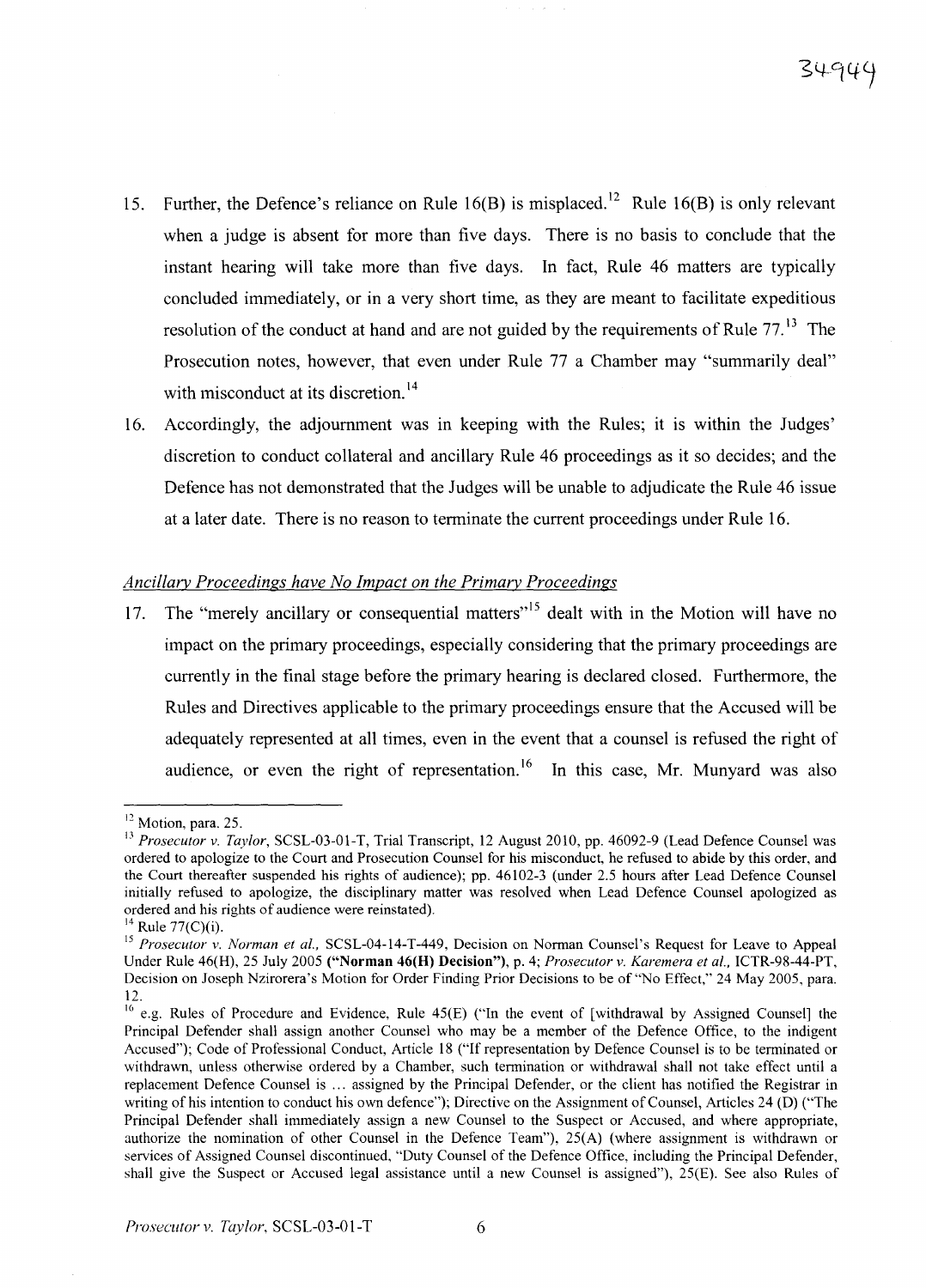appointed to represent Mr. Taylor. Thus assigned counsel would be available even in Lead Defence Counsel's absence. Further, the Defence has a fully resourced team, with at least two other co-counsel and several legal assistants. Any of these "other Counsel in the Defence Team shall assume responsibility for the appearance and carriage of the client's case for such time as Assigned Counsel is absent."<sup>17</sup>

18. Finally, the imposition of such sanctions does not prejudice the Accused,  $18$  given that the disciplinary hearing is entirely separate from, and collateral to, the primary proceedings. As Lead Defence Counsel himself acknowledges, the outcome of the disciplinary hearing could only be to his own detriment.<sup>19</sup>

#### **IV. CONCLUSION**

19. Accordingly, the Motion is without merit and all requested remedies are unavailable to the Defence under Rules 46 and 73. The Motion should be dismissed in its entirety.

Filed in The Hague, 7 March 2011 For the Prosecution,

Brenda J. Hollis The Prosecutor

Procedure and Evidence, Rule 60 (even in the absence of the Accused, the Chamber may proceed so long as it determines that the Accused has expressly or implicitly waived his right to be present). Indeed, Justice Sebutinde, in her capacity as Presiding Judge, previously stated that "the Statute, the Rules, and Directive on Assignment of Counsel do not envisage a vacuum situation whereby, after ... Assigned Counsel are withdrawn, there would be no provision made to replace counsel." *Prosecutor v. Taylor,* SCSL-03-01-T, Trial Transcript, 25 June 2007, p. 42.

<sup>&</sup>lt;sup>17</sup> Directive on the Assignment of Counsel, Article 25(E) provides further that even "if other Counsel in the Defence Team is also unavailable for the appearance, Duty Counsel may appear to advise the Suspect or Accused upon receiving instructions from Assigned Counsel."

<sup>&</sup>lt;sup>18</sup> Norman 46(H) Decision, p. 4 ("the Accused will suffer no irreparable prejudice for sanctioning his Counsel"). <sup>19</sup> Motion, para. 1.